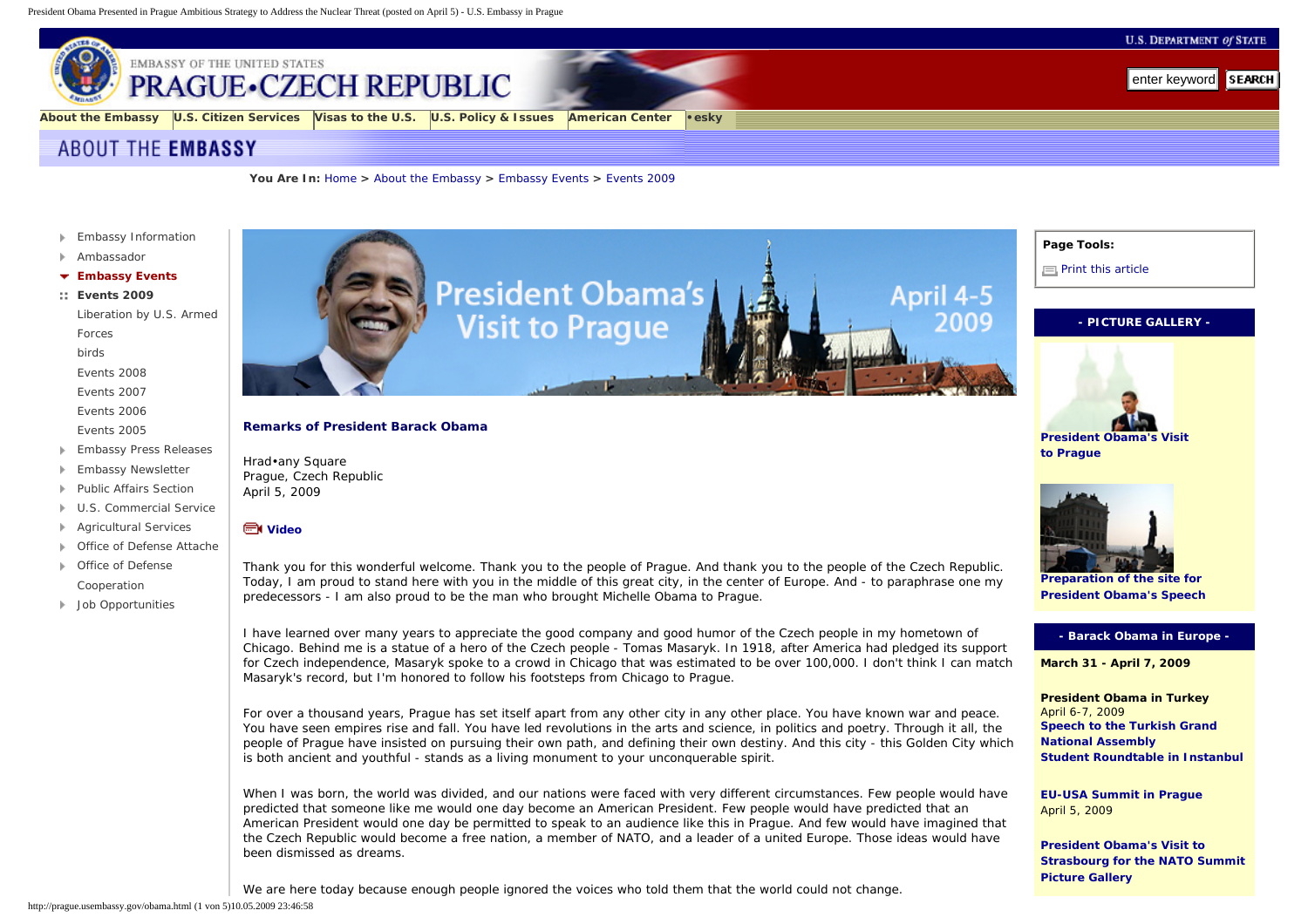We are here today because of the courage of those who stood up - and took risks - to say that freedom is a right for all people, no matter what side of a wall they live on, and no matter what they look like.

We are here today because of the Prague Spring - because the simple and principled pursuit of liberty and opportunity shamed those who relied on the power of tanks and arms to put down the will of the people.

We are here today because twenty years ago, the people of this city took to the streets to claim the promise of a new day, and the fundamental human rights that had been denied to them for far too long. Sametová revoluce - the Velvet Revolution taught us many things. It showed us that peaceful protest could shake the foundation of an empire, and expose the emptiness of an ideology. It showed us that small countries can play a pivotal role in world events, and that young people can lead the way in overcoming old conflicts. And it proved that moral leadership is more powerful than any weapon.

That is why I am speaking to you in the center of a Europe that is peaceful, united and free - because ordinary people believed that divisions could be bridged; that walls could come down; and that peace could prevail.

We are here today because Americans and Czechs believed against all odds that today could be possible.

We share this common history. But now this generation - our generation - cannot stand still. We, too, have a choice to make. As the world has become less divided it has become more inter-connected. And we have seen events move faster than our ability to control them - a global economy in crisis; a changing climate; the persistent dangers of old conflicts, new threats and the spread of catastrophic weapons.

None of these challenges can be solved quickly or easily. But all of them demand that we listen to one another and work together; that we focus on our common interests, not our occasional differences; and that we reaffirm our shared values, which are stronger than any force that could drive us apart. That is the work that we must carry on. That is the work that I have come to Europe to begin.

To renew our prosperity, we need action coordinated across borders. That means investments to create new jobs. That means resisting the walls of protectionism that stand in the way of growth. That means a change in our financial system, with new rules to prevent abuse and future crisis. And we have an obligation to our common prosperity and our common humanity to extend a hand to those emerging markets and impoverished people who are suffering the most, which is why we set aside over a trillion dollars for the International Monetary Fund earlier this week.

To protect our planet, now is the time to change the way that we use energy. Together, we must confront climate change by ending the world's dependence on fossil fuels, tapping the power of new sources of energy like the wind and sun, and calling upon all nations to do their part. And I pledge to you that in this global effort, the United States is now ready to lead.

To provide for our common security, we must strengthen our alliance. NATO was founded sixty years ago, after Communism took over Czechoslovakia. That was when the free world learned too late that it could not afford division. So we came together to forge the strongest alliance that the world has ever known. And we stood shoulder to shoulder - year after year, decade after decade - until an Iron Curtain was lifted, and freedom spread like flowing water.

This marks the tenth year of NATO membership for the Czech Republic. I know that many times in the 20th century, decisions were made without you at the table. Great powers let you down, or determined your destiny without your voice being heard. I am here to say that the United States will never turn its back on the people of this nation. We are bound by shared values, shared history, and the enduring promise of our alliance. NATO's Article 5 states it clearly: an attack on one is an attack on all. That is a promise for our time, and for all time.

The people of the Czech Republic kept that promise after America was attacked, thousands were killed on our soil, and NATO responded. NATO's mission in Afghanistan is fundamental to the safety of people on both sides of the Atlantic. We are targeting the same al Qaeda terrorists who have struck from New York to London, and helping the Afghan people take responsibility for their future. We are demonstrating that free nations can make common cause on behalf of our common security. And I want

#### April 4, 2009

**[President Obama's Visit](http://london.usembassy.gov/potus09april/index.html) [to Great Britain](http://london.usembassy.gov/potus09april/index.html) [Picture Gallery](http://london.usembassy.gov/potus09april/photos.html)** March 31 - April 4, 2009

**[Obama Makes Debut on World](http://www.america.gov/st/peacesec-english/2009/April/20090401161751idybeekcm1.882571e-02.html&distid=ucs)  [Stage](http://www.america.gov/st/peacesec-english/2009/April/20090401161751idybeekcm1.882571e-02.html&distid=ucs)**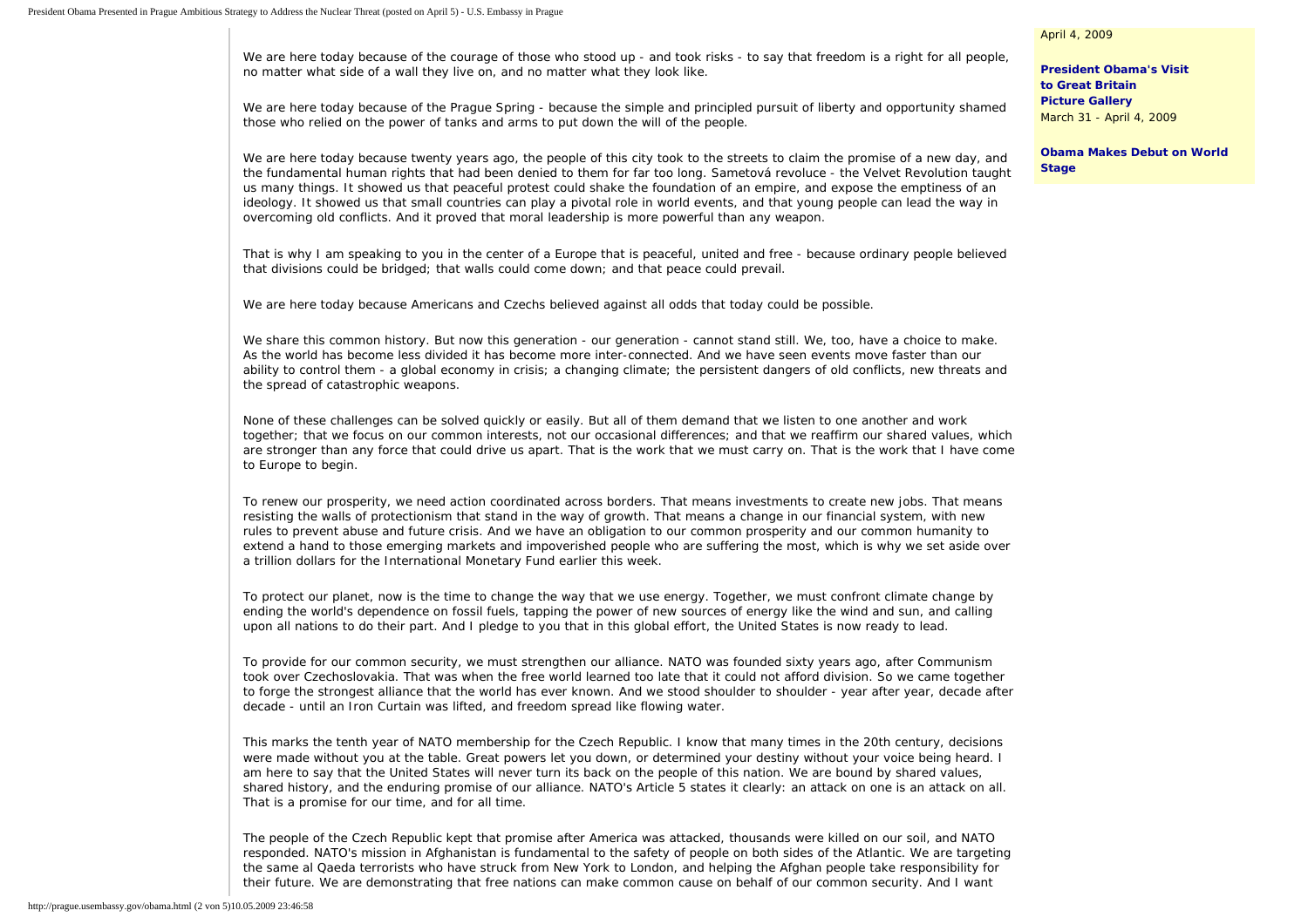you to know that we Americans honor the sacrifices of the Czech people in this endeavor, and mourn the loss of those you have lost.

No alliance can afford to stand still. We must work together as NATO members so that we have contingency plans in place to deal with new threats, wherever they may come from. We must strengthen our cooperation with one another, and with other nations and institutions around the world, to confront dangers that recognize no borders. And we must pursue constructive relations with Russia on issues of common concern.

One of those issues that I will focus on today is fundamental to our nations, and to the peace and security of the world - the future of nuclear weapons in the 21st century.

The existence of thousands of nuclear weapons is the most dangerous legacy of the Cold War. No nuclear war was fought between the United States and the Soviet Union, but generations lived with the knowledge that their world could be erased in a single flash of light. Cities like Prague that had existed for centuries would have ceased to exist.

Today, the Cold War has disappeared but thousands of those weapons have not. In a strange turn of history, the threat of global nuclear war has gone down, but the risk of a nuclear attack has gone up. More nations have acquired these weapons. Testing has continued. Black markets trade in nuclear secrets and materials. The technology to build a bomb has spread. Terrorists are determined to buy, build or steal one. Our efforts to contain these dangers are centered in a global nonproliferation regime, but as more people and nations break the rules, we could reach the point when the center cannot hold.

This matters to all people, everywhere. One nuclear weapon exploded in one city - be it New York or Moscow, Islamabad or Mumbai, Tokyo or Tel Aviv, Paris or Prague - could kill hundreds of thousands of people. And no matter where it happens, there is no end to what the consequences may be - for our global safety, security, society, economy, and ultimately our survival.

Some argue that the spread of these weapons cannot be checked - that we are destined to live in a world where more nations and more people possess the ultimate tools of destruction. This fatalism is a deadly adversary. For if we believe that the spread of nuclear weapons is inevitable, then we are admitting to ourselves that the use of nuclear weapons is inevitable.

Just as we stood for freedom in the 20th century, we must stand together for the right of people everywhere to live free from fear in the 21st. And as a nuclear power - as the only nuclear power to have used a nuclear weapon - the United States has a moral responsibility to act. We cannot succeed in this endeavor alone, but we can lead it.

So today, I state clearly and with conviction America's commitment to seek the peace and security of a world without nuclear weapons. This goal will not be reached quickly - perhaps not in my lifetime. It will take patience and persistence. But now we, too, must ignore the voices who tell us that the world cannot change.

First, the United States will take concrete steps toward a world without nuclear weapons.

To put an end to Cold War thinking, we will reduce the role of nuclear weapons in our national security strategy and urge others to do the same. Make no mistake: as long as these weapons exist, we will maintain a safe, secure and effective arsenal to deter any adversary, and guarantee that defense to our allies - including the Czech Republic. But we will begin the work of reducing our arsenal.

To reduce our warheads and stockpiles, we will negotiate a new strategic arms reduction treaty with Russia this year. President Medvedev and I began this process in London, and will seek a new agreement by the end of this year that is legally binding, and sufficiently bold. This will set the stage for further cuts, and we will seek to include all nuclear weapons states in this endeavor.

To achieve a global ban on nuclear testing, my Administration will immediately and aggressively pursue U.S. ratification of the Comprehensive Test Ban Treaty. After more than five decades of talks, it is time for the testing of nuclear weapons to finally be banned.

And to cut off the building blocks needed for a bomb, the United States will seek a new treaty that verifiably ends the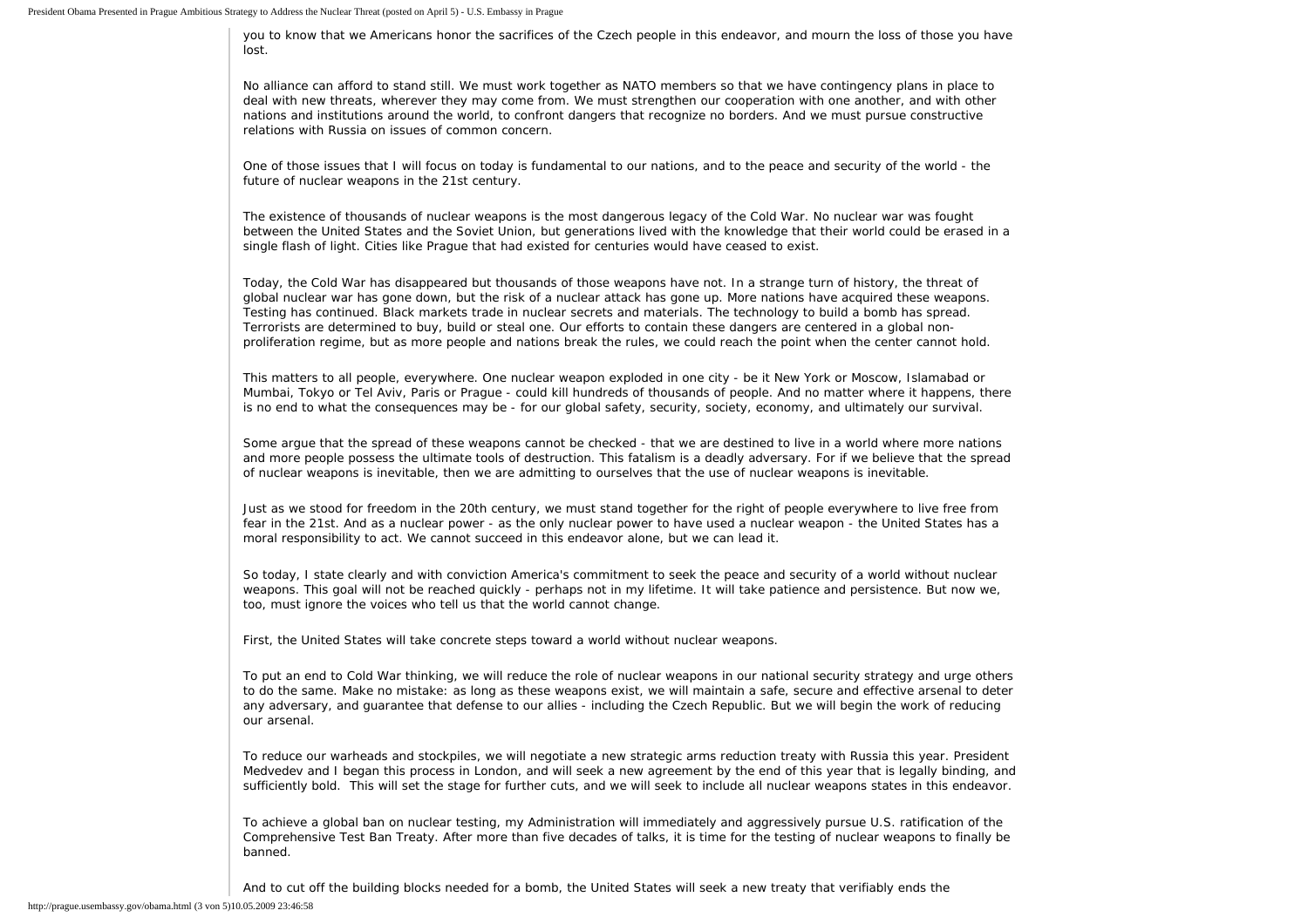production of fissile materials intended for use in state nuclear weapons. If we are serious about stopping the spread of these weapons, then we should put an end to the dedicated production of weapons grade materials that create them.

Second, together, we will strengthen the nuclear Non-Proliferation Treaty as a basis for cooperation.

The basic bargain is sound: countries with nuclear weapons will move toward disarmament, countries without nuclear weapons will not acquire them; and all countries can access peaceful nuclear energy. To strengthen the Treaty, we should embrace several principles. We need more resources and authority to strengthen international inspections. We need real and immediate consequences for countries caught breaking the rules or trying to leave the Treaty without cause.

And we should build a new framework for civil nuclear cooperation, including an international fuel bank, so that countries can access peaceful power without increasing the risks of proliferation. That must be the right of every nation that renounces nuclear weapons, especially developing countries embarking on peaceful programs. No approach will succeed if it is based on the denial of rights to nations that play by the rules. We must harness the power of nuclear energy on behalf of our efforts to combat climate change, and to advance opportunity for all people.

We go forward with no illusions. Some will break the rules, but that is why we need a structure in place that ensures that when any nation does, they will face consequences. This morning, we were reminded again why we need a new and more rigorous approach to address this threat. North Korea broke the rules once more by testing a rocket that could be used for a long range missile.

This provocation underscores the need for action - not just this afternoon at the UN Security Council, but in our determination to prevent the spread of these weapons. Rules must be binding. Violations must be punished. Words must mean something. The world must stand together to prevent the spread of these weapons. Now is the time for a strong international response. North Korea must know that the path to security and respect will never come through threats and illegal weapons. And all nations must come together to build a stronger, global regime.

Iran has yet to build a nuclear weapon. And my Administration will seek engagement with Iran based upon mutual interests and mutual respect, and we will present a clear choice. We want Iran to take its rightful place in the community of nations, politically and economically. We will support Iran's right to peaceful nuclear energy with rigorous inspections. That is a path that the Islamic Republic can take. Or the government can choose increased isolation, international pressure, and a potential nuclear arms race in the region that will increase insecurity for all.

Let me be clear: Iran's nuclear and ballistic missile activity poses a real threat, not just to the United States, but to Iran's neighbors and our allies. The Czech Republic and Poland have been courageous in agreeing to host a defense against these missiles. As long as the threat from Iran persists, we intend to go forward with a missile defense system that is cost-effective and proven. If the Iranian threat is eliminated, we will have a stronger basis for security, and the driving force for missile defense construction in Europe at this time will be removed.

Finally, we must ensure that terrorists never acquire a nuclear weapon.

This is the most immediate and extreme threat to global security. One terrorist with a nuclear weapon could unleash massive destruction. Al Qaeda has said that it seeks a bomb. And we know that there is unsecured nuclear material across the globe. To protect our people, we must act with a sense of purpose without delay.

Today, I am announcing a new international effort to secure all vulnerable nuclear material around the world within four years. We will set new standards, expand our cooperation with Russia, and pursue new partnerships to lock down these sensitive materials.

We must also build on our efforts to break up black markets, detect and intercept materials in transit, and use financial tools to disrupt this dangerous trade. Because this threat will be lasting, we should come together to turn efforts such as the Proliferation Security Initiative and the Global Initiative to Combat Nuclear Terrorism into durable international institutions. And we should start by having a Global Summit on Nuclear Security that the United States will host within the next year.